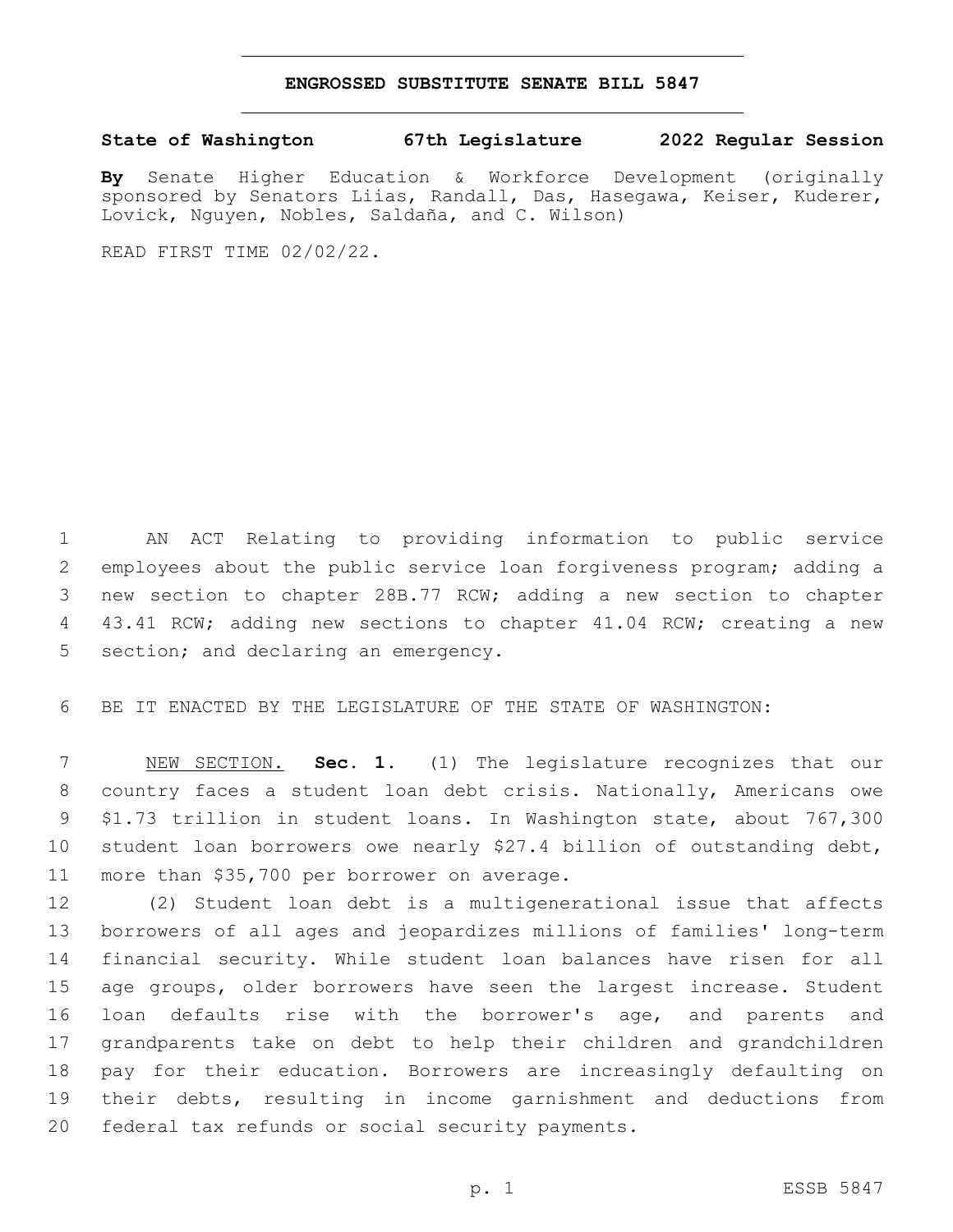(3) The legislature further recognizes that the federal government offers and provides loan forgiveness for individuals who have worked in a public service job full time and have made qualifying payments towards their student loans. Unfortunately, the eligibility criteria to qualify for this program has been complex, leading to low approval rates for individuals who would otherwise qualify. By providing more public awareness of this program, the legislature intends to help alleviate the student loan debt burden of those who have committed their lives to public service.

(4) It is the intent of the legislature to do the following:

 (a) Develop materials to increase awareness of the federal public 12 service loan forgiveness program;

 (b) Create a program for state agencies to certify employment for the purpose of the public service loan forgiveness program;

 (c) Have public service employers collaborate on a statewide initiative to improve access and remove barriers to the public service loan forgiveness program for all public service employees in 18 the state; and

 (d) Acknowledge the work done outside the classroom by part-time academic employees, allowing for those hours to be counted towards the definition of full time for the public service loan forgiveness 22 program as set forth in 34 C.F.R. Sec. 685.219.

 NEW SECTION. **Sec. 2.** A new section is added to chapter 28B.77 24 RCW to read as follows:

 (1) The student loan advocate, established in RCW 28B.77.007, shall develop, and update annually as necessary, materials designed to increase awareness of the public service loan forgiveness program. 28 Materials include, at a minimum:

 (a) A standardized letter for public service employers to send to their employees briefly summarizing the public service loan forgiveness program, information about what eligible employees are required to do in order to benefit from the program, and how an eligible employee may contact their student loan servicer for 34 additional resources;

 (b) A detailed fact sheet describing the public service loan forgiveness program, including the official website address maintained by the United States department of education for the program and contact information for the student loan advocate; and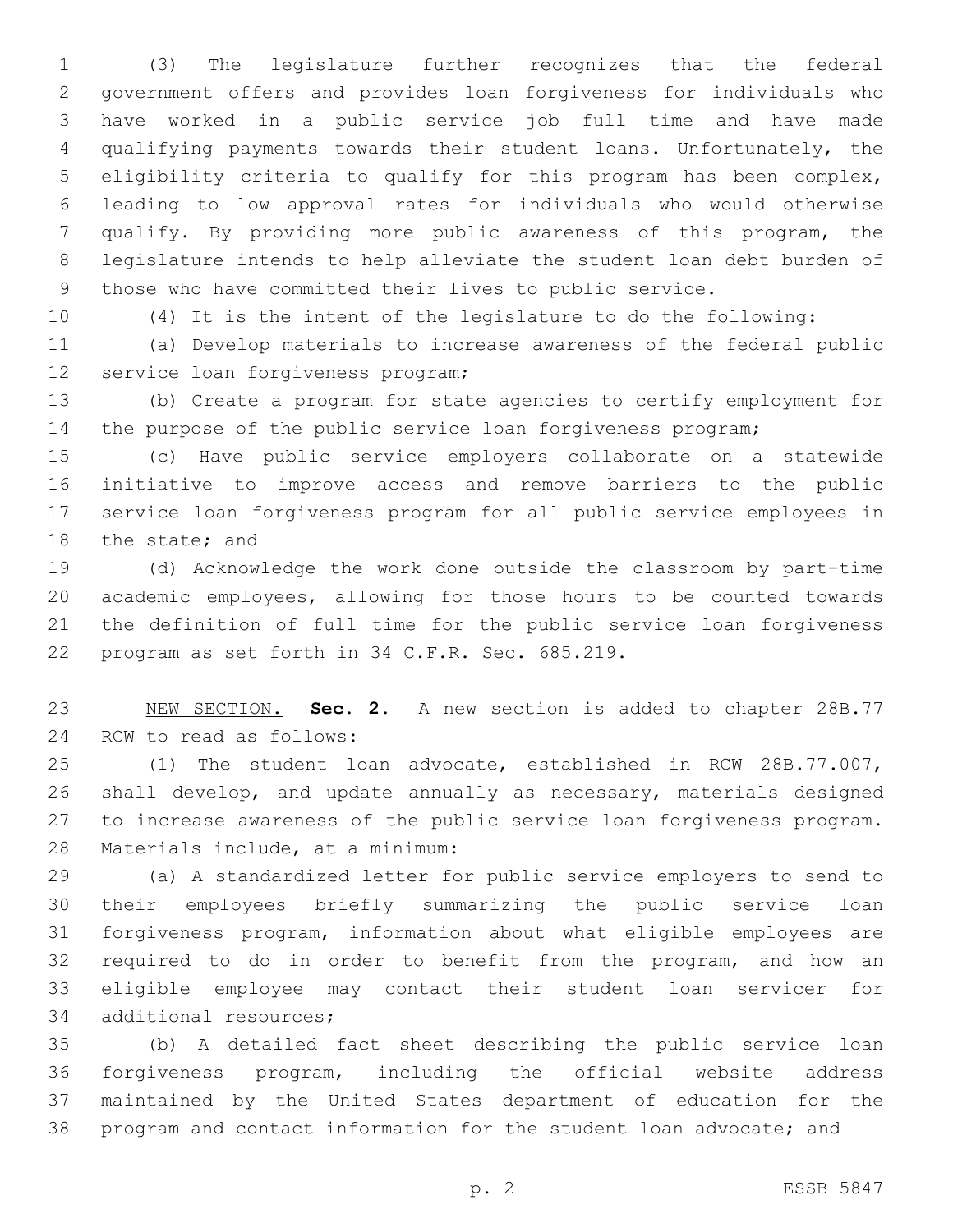(c) A document containing frequently asked questions about the 2 public service loan forgiveness program.

 (2) The student loan advocate shall coordinate with the office of financial management, the secretary of state, local governmental entities, and other relevant agencies and public service employer entities to ensure that public service employers receive materials 7 developed in subsection (1) of this section.

 (3) For purposes of this section, the definitions in this 9 subsection apply:

(a) "Public service employer" includes the following:

 (i) Any governmental entity including state, county, city, or other local government entity including political subdivisions, such as office, department, independent agency, school district, public 14 college or university system, public library system, authority, or 15 other body including the legislature and the judiciary;

 (ii) Any employer that has received designation as a tax-exempt organization pursuant to Title 26 U.S.C. Sec. 501(c)(3) of the federal internal revenue code of 1986, as amended;

 (iii) Any other entities identified as a public service job in 20 Title 20 U.S.C. Sec. 1087e(m).

 (b) "Public service loan forgiveness program" means the federal loan forgiveness program established pursuant to Title 20 U.S.C. Sec. 23 1087e(m) and 34 C.F.R. Sec. 685.219.

 NEW SECTION. **Sec. 3.** A new section is added to chapter 43.41 25 RCW to read as follows:

(1) The office shall:26

 (a) Develop a program for state agencies to certify employment for the purposes of the public service loan forgiveness program by 29 July 1, 2023.

 (b) Assist the student loan advocate in creating and distributing materials designed to increase awareness of the public service loan forgiveness program set forth in section 1 of this act.

 (c) Collaborate with the student achievement council, the employment security department, the department of retirement systems, nonprofit entities, local government representatives, and other public service employers in developing a statewide initiative to improve access and remove barriers to the public service loan forgiveness program for all public service employees. The program established for state agencies in this section and the certification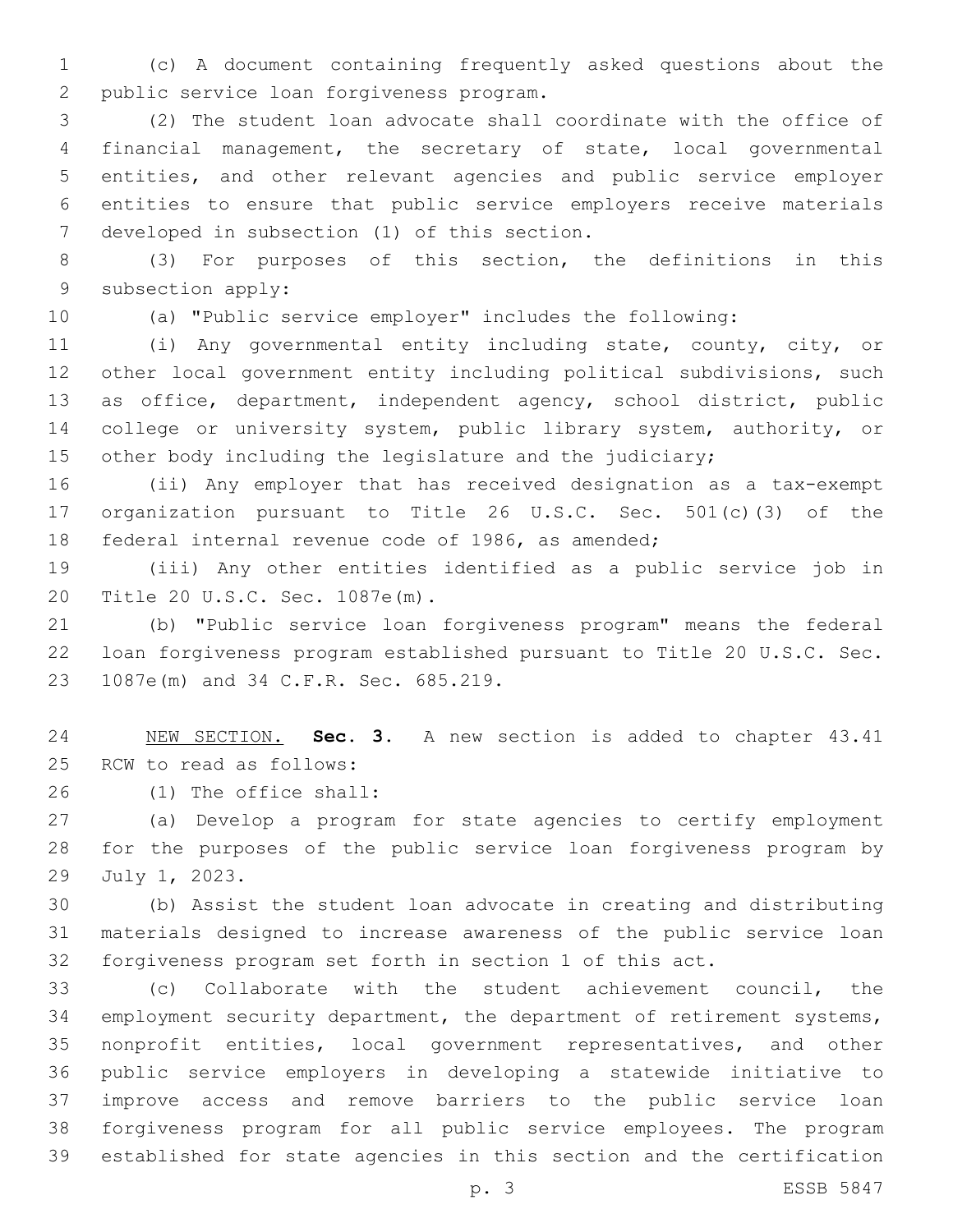process in section 4 of this act may be considered in the development of the initiative. A plan for a statewide initiative must be developed and submitted to the higher education committees of the legislature by December 1, 2024, in compliance with RCW 43.01.036.

 (2) For purposes of this section, the definitions in this 6 subsection apply:

 (a) "Certifying employment" means either completing the employer sections of the public service loan forgiveness form or sharing data directly with the United States department of education that corresponds to the information required for the public service loan forgiveness form, as allowed by the United States department of 12 education.

 (b) "Public service employer" includes the following: (i) Any governmental entity including state, county, city, or

 other local government entity including political subdivisions, such as office, department, independent agency, school district, public college or university system, public library system, authority, or other body including the legislature and the judiciary;

 (ii) Any employer that has received designation as a tax-exempt organization pursuant to Title 26 U.S.C. Sec. 501(c)(3) of the federal internal revenue code of 1986, as amended;

 (iii) Any other entities identified as a public service job in 23 Title 20 U.S.C. Sec. 1087e(m).

 (c) "Public service loan forgiveness program" means the federal loan forgiveness program established pursuant to Title 20 U.S.C. Sec. 26 1087e(m) and 34 C.F.R. Sec. 685.219.

 (d) "State agency" or "agency" means departments, offices, agencies, or institutions of state government, the legislature, institutions of higher education, school districts, and educational 30 service districts.

 NEW SECTION. **Sec. 4.** A new section is added to chapter 41.04 32 RCW to read as follows:

 (1) As soon as available, a state agency shall provide the materials described in section 2 of this act in written or electronic 35 form to:

36 (a) All employees annually;

 (b) Newly hired employees within 30 days of the employee's first 38 day of employment.

p. 4 ESSB 5847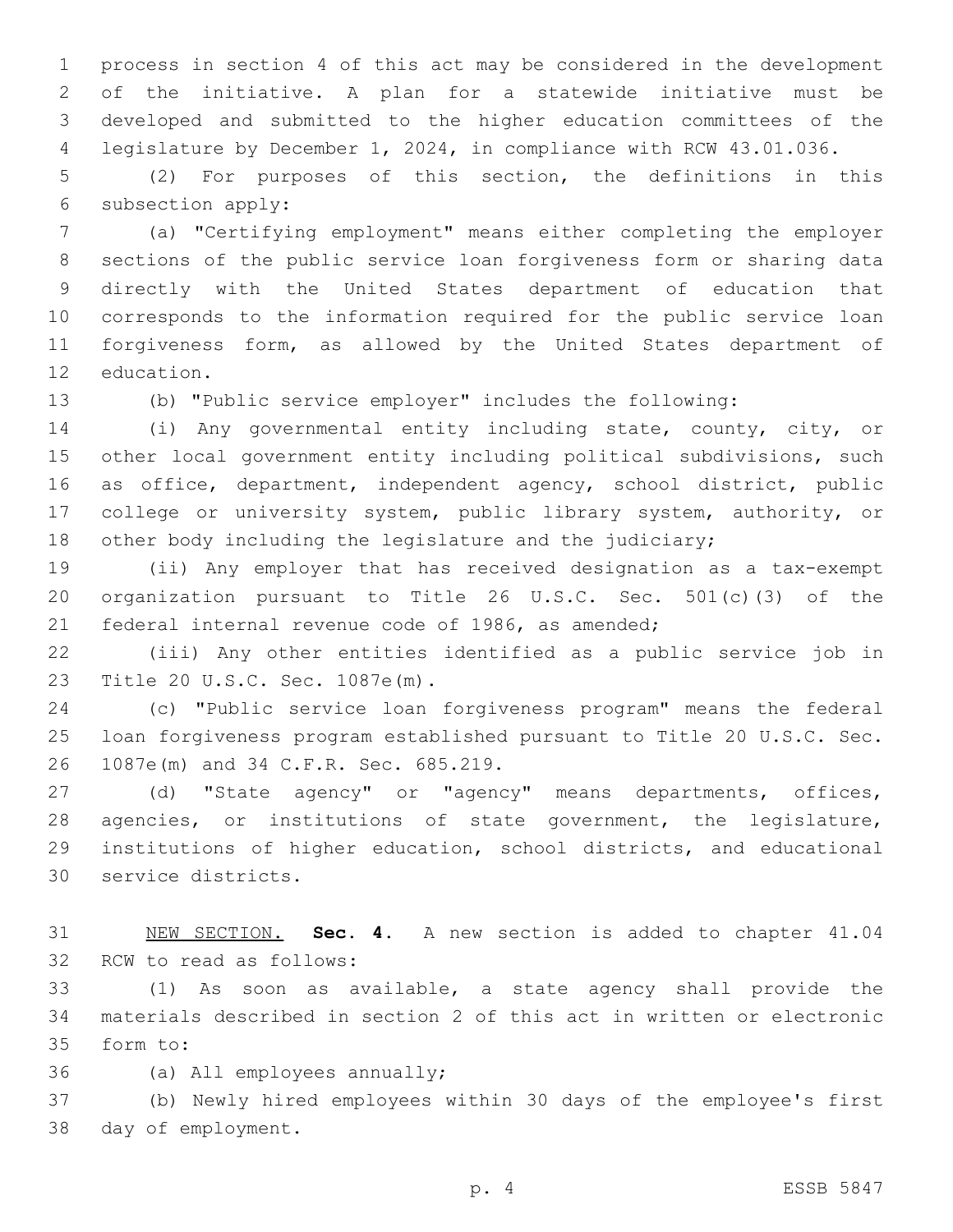(2) A state agency must certify employment for the purposes of the public service loan forgiveness program in accordance with the program established in section 3 of this act by July 1, 2023.

 (a) If a state agency does not directly certify employment with the United States department of education, the state agency must annually provide notice of renewal and a copy of the public service loan forgiveness form with employer information and employment certification sections of the form already completed reflecting at 9 least the last 12 months of employment to:

 (i) An employee who requests a public service loan forgiveness 11 form;

 (ii) Any current employee for whom the state agency has previously certified employment, unless the employee has opted out; 14 and

 (iii) An employee who has separated from service or employment, 16 unless the employee has opted out.

 (b) A state agency shall not unreasonably delay in certifying 18 employment.

 (c) A state agency must seek permission from its employees prior 20 to certifying their employment.

 (d) Institutions of higher education must use the calculation established in section 5 of this act to determine whether a part-time academic employee is considered full time for the public service loan 24 forgiveness program.

 (e) A state agency may send the information necessary for public service loan forgiveness employment certification to the United States department of education, or its agents, if the United States department of education permits public service employers to certify employment for past or present individual employees or groups of employees directly, notwithstanding other provisions of law.

 (f) The office of financial management is authorized to adopt 32 rules for the purpose of this section.

 (3) An employee of a state agency may opt out of the employment certification process established in section 3 of this act at any 35 time.

 (4) For purposes of this section, the definitions in this 37 subsection apply:

 (a) "Certifying employment" means either completing the employer sections of the public service loan forgiveness form or sharing data directly with the United States department of education that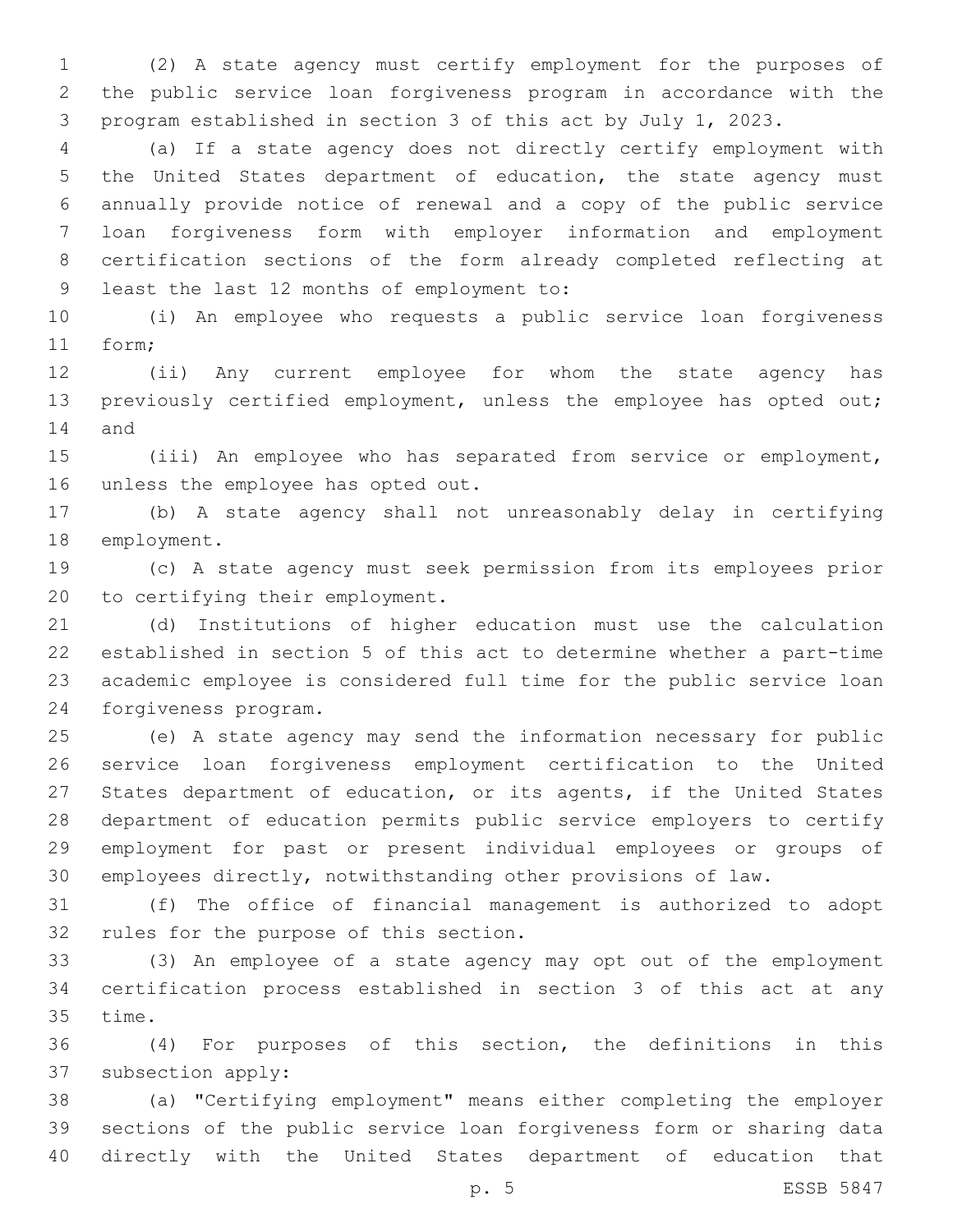corresponds to the information required for the public service loan 2 forgiveness form.

 (b) "Full time" has the same meaning as set forth in 34 C.F.R. Sec. 685.219.4

(c) "Public service employer" includes the following:

 (i) Any governmental entity including state, county, city, or other local government entity including political subdivisions, such as office, department, independent agency, school district, public college or university system, public library system, authority, or 10 other body including the legislature and the judiciary;

 (ii) Any employer that has received designation as a tax-exempt organization pursuant to Title 26 U.S.C. Sec. 501(c)(3) of the federal internal revenue code of 1986, as amended;

 (iii) Any other entities identified as a public service job in 15 Title 20 U.S.C. Sec. 1087e(m).

 (d) "Public service loan forgiveness program" means the federal loan forgiveness program established pursuant to Title 20 U.S.C. Sec. 18 1087e(m) and 34 C.F.R. Sec. 685.219.

 (e) "State agency" or "agency" means departments, offices, agencies, or institutions of state government, the legislature, institutions of higher education, school districts, and educational 22 service districts.

 NEW SECTION. **Sec. 5.** A new section is added to chapter 41.04 24 RCW to read as follows:

 For the purpose of determining whether a part-time academic employee at an institution of higher education is considered full time for certifying employment for the public service loan forgiveness program, duties performed in support of, or in addition to, contractually assigned in-class teaching hours must be included. To calculate this, each hour of in-class teaching time shall be multiplied by 3.35 hours. This section shall not supersede any calculation or adjustment established by a collective bargaining agreement or employer policy for additional work done outside of in- class teaching. An institution of higher education shall not treat any adjusted total hours worked differently from hours worked without an adjustment when determining whether an employee is full time. "Institution of higher education" has the same meaning as "institutions of higher education" in RCW 28B.10.016.